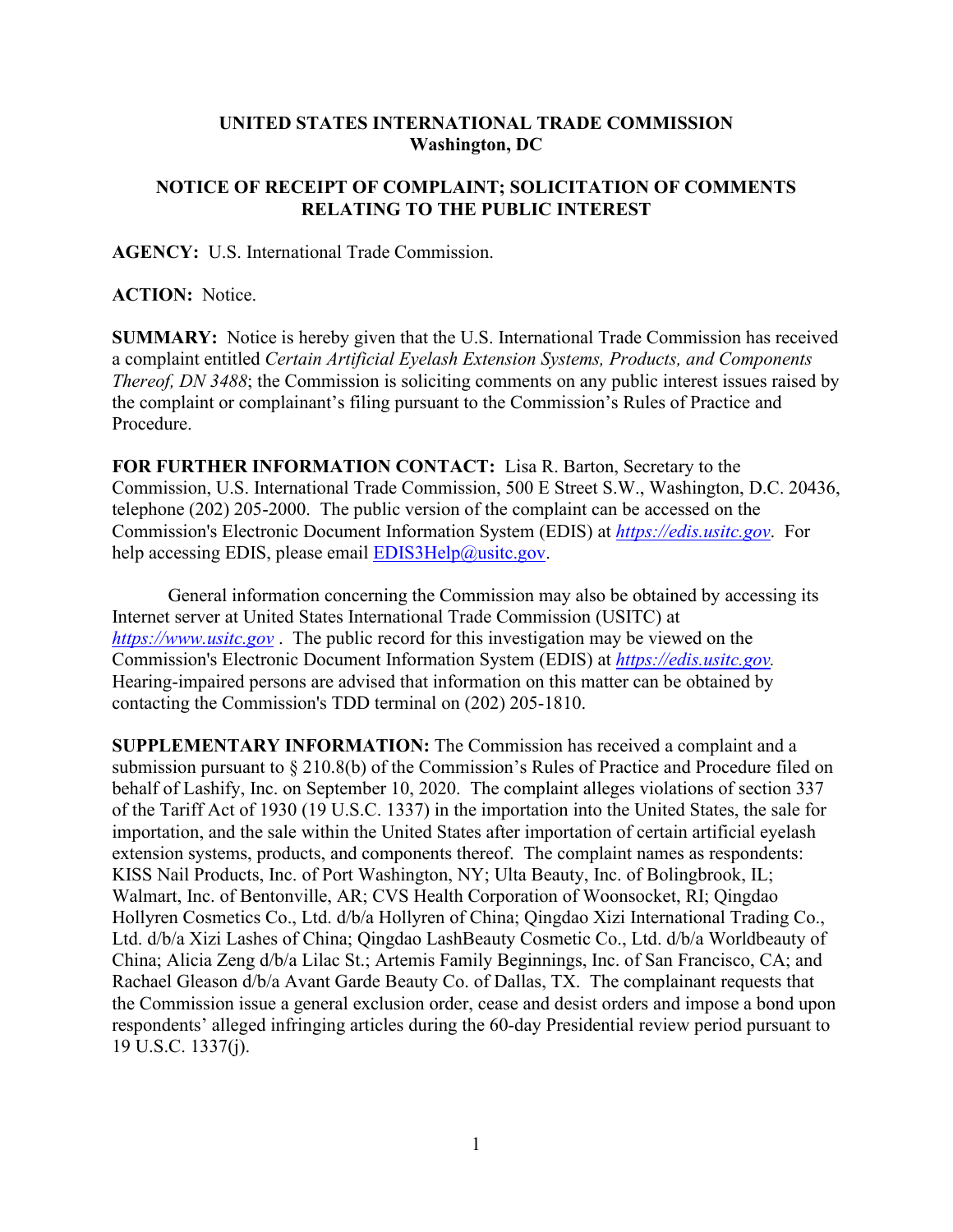Proposed respondents, other interested parties, and members of the public are invited to file comments on any public interest issues raised by the complaint or  $\S 210.8(b)$  filing. Comments should address whether issuance of the relief specifically requested by the complainant in this investigation would affect the public health and welfare in the United States, competitive conditions in the United States economy, the production of like or directly competitive articles in the United States, or United States consumers.

In particular, the Commission is interested in comments that:

- (i) explain how the articles potentially subject to the requested remedial orders are used in the United States;
- (ii) identify any public health, safety, or welfare concerns in the United States relating to the requested remedial orders;
- (iii) identify like or directly competitive articles that complainant, its licensees, or third parties make in the United States which could replace the subject articles if they were to be excluded;
- (iv) indicate whether complainant, complainant's licensees, and/or third party suppliers have the capacity to replace the volume of articles potentially subject to the requested exclusion order and/or a cease and desist order within a commercially reasonable time; and
- (v) explain how the requested remedial orders would impact United States consumers.

Written submissions on the public interest must be filed no later than by close of business, eight calendar days after the date of publication of this notice in the Federal Register. There will be further opportunities for comment on the public interest after the issuance of any final initial determination in this investigation. Any written submissions on other issues must also be filed by no later than the close of business, eight calendar days after publication of this notice in the Federal Register. Complainant may file replies to any written submissions no later than three calendar days after the date on which any initial submissions were due. Any submissions and replies filed in response to this Notice are limited to five (5) pages in length, inclusive of attachments.

Persons filing written submissions must file the original document electronically on or before the deadlines stated above. Submissions should refer to the docket number ("Docket No. 3488") in a prominent place on the cover page and/or the first page. (*See* Handbook for [Electronic Filing Procedures](https://www.usitc.gov/documents/handbook_on_filing_procedures.pdf), Electronic Filing Procedures<sup>[1](#page-1-0)</sup>). Please note the Secretary's Office will accept only electronic filings during this time. Filings must be made through the

<span id="page-1-0"></span><sup>1</sup> Handbook for Electronic Filing Procedures: *[https://www.usitc.gov/documents/handbook\\_on\\_filing\\_procedures.pdf](https://www.usitc.gov/documents/handbook_on_filing_procedures.pdf)*